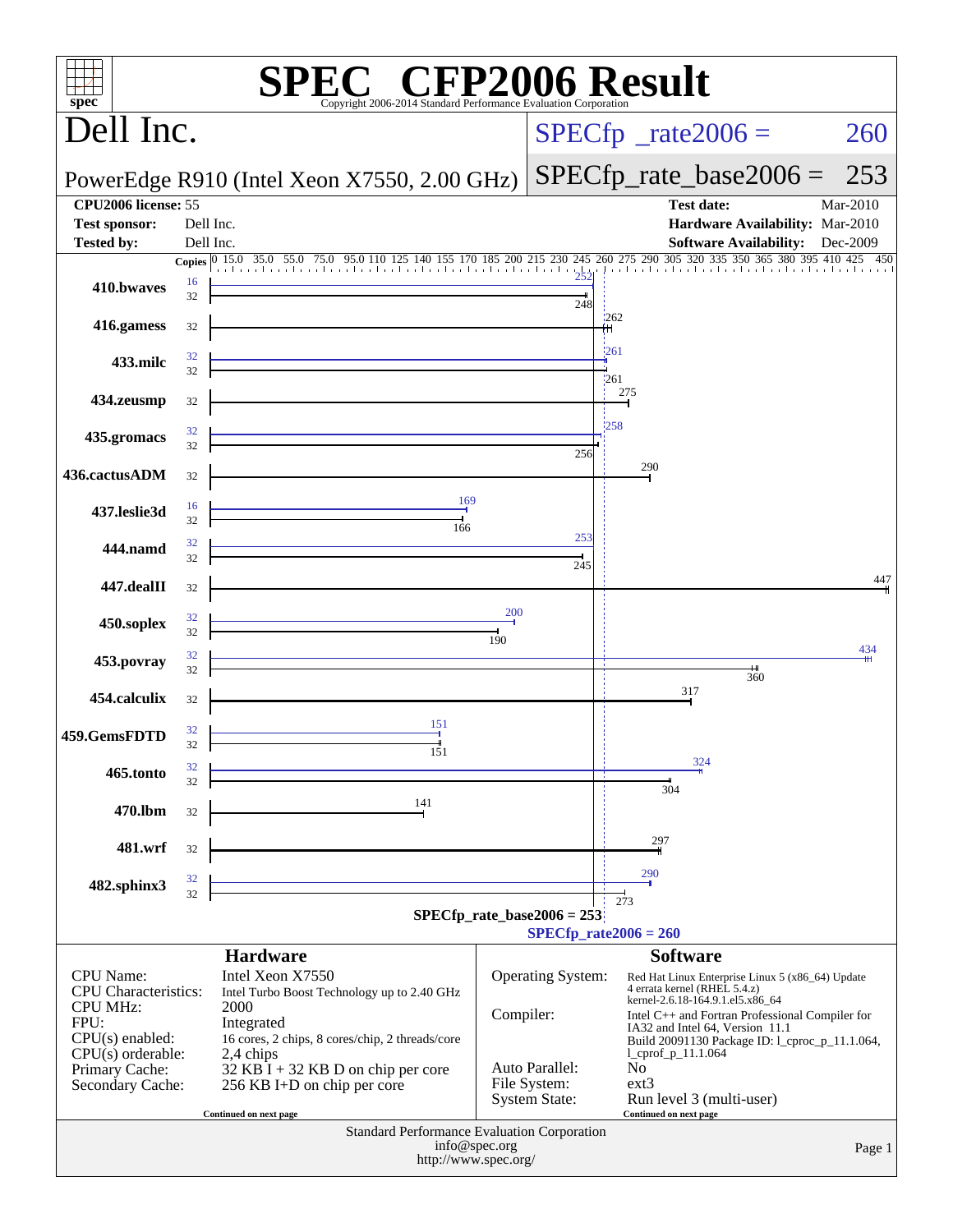

### Dell Inc.

#### $SPECTp_rate2006 = 260$

PowerEdge R910 (Intel Xeon X7550, 2.00 GHz)

[SPECfp\\_rate\\_base2006 =](http://www.spec.org/auto/cpu2006/Docs/result-fields.html#SPECfpratebase2006) 253

#### **[CPU2006 license:](http://www.spec.org/auto/cpu2006/Docs/result-fields.html#CPU2006license)** 55 **[Test date:](http://www.spec.org/auto/cpu2006/Docs/result-fields.html#Testdate)** Mar-2010 **[Test sponsor:](http://www.spec.org/auto/cpu2006/Docs/result-fields.html#Testsponsor)** Dell Inc. **[Hardware Availability:](http://www.spec.org/auto/cpu2006/Docs/result-fields.html#HardwareAvailability)** Mar-2010 **[Tested by:](http://www.spec.org/auto/cpu2006/Docs/result-fields.html#Testedby)** Dell Inc. **[Software Availability:](http://www.spec.org/auto/cpu2006/Docs/result-fields.html#SoftwareAvailability)** Dec-2009 [L3 Cache:](http://www.spec.org/auto/cpu2006/Docs/result-fields.html#L3Cache) 18 MB I+D on chip per chip<br>Other Cache: None [Other Cache:](http://www.spec.org/auto/cpu2006/Docs/result-fields.html#OtherCache) **[Memory:](http://www.spec.org/auto/cpu2006/Docs/result-fields.html#Memory)** 128 GB (32 x 4 GB DDR3-1066 QR RDIMM, CL7, ECC) [Disk Subsystem:](http://www.spec.org/auto/cpu2006/Docs/result-fields.html#DiskSubsystem) 1 x 300 GB 10000 RPM SAS 6Gb [Other Hardware:](http://www.spec.org/auto/cpu2006/Docs/result-fields.html#OtherHardware) None [Base Pointers:](http://www.spec.org/auto/cpu2006/Docs/result-fields.html#BasePointers) 64-bit<br>Peak Pointers: 32/64-bit [Peak Pointers:](http://www.spec.org/auto/cpu2006/Docs/result-fields.html#PeakPointers) [Other Software:](http://www.spec.org/auto/cpu2006/Docs/result-fields.html#OtherSoftware) Binutils 2.18.50.0.7.20080502

**[Results Table](http://www.spec.org/auto/cpu2006/Docs/result-fields.html#ResultsTable)**

| Results Table    |               |                                                                                                          |       |                |            |                |            |               |                |              |                |              |                |              |
|------------------|---------------|----------------------------------------------------------------------------------------------------------|-------|----------------|------------|----------------|------------|---------------|----------------|--------------|----------------|--------------|----------------|--------------|
|                  |               |                                                                                                          |       | <b>Base</b>    |            |                |            |               |                |              | <b>Peak</b>    |              |                |              |
| <b>Benchmark</b> | <b>Copies</b> | <b>Seconds</b>                                                                                           | Ratio | <b>Seconds</b> | Ratio      | <b>Seconds</b> | Ratio      | <b>Copies</b> | <b>Seconds</b> | <b>Ratio</b> | <b>Seconds</b> | <b>Ratio</b> | <b>Seconds</b> | <b>Ratio</b> |
| 410.bwayes       | 32            | 1753                                                                                                     | 248   | 1752           | 248        | 1759           | 247        | 16            | 862            | 252          | 861            | 252          | 862            | 252          |
| 416.gamess       | 32            | 2371                                                                                                     | 264   | 2417           | 259        | 2392           | 262        | 32            | 2371           | 264          | 2417           | 259          | 2392           | 262          |
| $433$ .milc      | 32            | 1125                                                                                                     | 261   | 1125           | 261        | 1125           | 261        | 32            | 1124           | 261          | 1126           | 261          | 1126           | 261          |
| 434.zeusmp       | 32            | 1058                                                                                                     | 275   | 1056           | 276        | 1058           | 275        | 32            | 1058           | 275          | 1056           | 276          | 1058           | 275          |
| 435.gromacs      | 32            | 895                                                                                                      | 255   | 892            | 256        | 892            | 256        | 32            | 887            | 258          | 887            | 258          | 887            | 257          |
| 436.cactusADM    | 32            | 1319                                                                                                     | 290   | 1321           | <b>290</b> | 1319           | 290        | 32            | 1319           | 290          | 1321           | 290          | 1319           | 290          |
| 437.leslie3d     | 32            | 1808                                                                                                     | 166   | 1815           | 166        | 1813           | 166        | 16            | 888            | 169          | 892            | 169          | 888            | 169          |
| 444.namd         | 32            | 1045                                                                                                     | 245   | 1045           | 246        | 1048           | 245        | 32            | 1015           | 253          | 1017           | 252          | 1016           | 253          |
| 447.dealII       | 32            | 821                                                                                                      | 446   | 818            | 447        | 818            | 447        | 32            | 821            | 446          | 818            | 447          | 818            | 447          |
| $450$ .soplex    | 32            | 1406                                                                                                     | 190   | 1409           | 189        | 1408           | <b>190</b> | 32            | 1332           | 200          | 1333           | 200          | 1332           | 200          |
| 453.povray       | 32            | 473                                                                                                      | 360   | 472            | 361        | 477            | 357        | 32            | 393            | 434          | 391            | 435          | 394            | 432          |
| 454.calculix     | 32            | 833                                                                                                      | 317   | 835            | 316        | 834            | 317        | 32            | 833            | 317          | 835            | 316          | 834            | 317          |
| 459.GemsFDTD     | 32            | 2252                                                                                                     | 151   | 2253           | 151        | 2237           | 152        | 32            | 2251           | 151          | 2245           | 151          | 2250           | <b>151</b>   |
| $465$ .tonto     | 32            | 1037                                                                                                     | 304   | 1037           | 304        | 1042           | 302        | 32            | 972            | 324          | 977            | 322          | 971            | 324          |
| 470.1bm          | 32            | 3128                                                                                                     | 141   | 3130           | 140        | 3129           | <b>141</b> | 32            | 3128           | 141          | 3130           | 140          | 3129           | <u>141</u>   |
| 481.wrf          | 32            | 1209                                                                                                     | 296   | 1204           | 297        | 1204           | 297        | 32            | 1209           | 296          | 1204           | 297          | 1204           | 297          |
| 482.sphinx3      | 32            | 2282                                                                                                     | 273   | 2283           | 273        | 2282           | 273        | 32            | 2154           | 289          | 2148           | 290          | 2150           | 290          |
|                  |               | Results appear in the order in which they were run. Bold underlined text indicates a median measurement. |       |                |            |                |            |               |                |              |                |              |                |              |

#### **[Submit Notes](http://www.spec.org/auto/cpu2006/Docs/result-fields.html#SubmitNotes)**

The config file option 'submit' was used. numactl was used to bind copies to the cores

#### **[Operating System Notes](http://www.spec.org/auto/cpu2006/Docs/result-fields.html#OperatingSystemNotes)**

'ulimit -s unlimited' was used to set the stacksize to unlimited prior to run

#### **[Platform Notes](http://www.spec.org/auto/cpu2006/Docs/result-fields.html#PlatformNotes)**

 vm.zone\_reclaim\_mode = 1 in /etc/sysctl.conf file BIOS Settings: Power Management = Maximum Performance (Default = Active Power Controller)

> Standard Performance Evaluation Corporation [info@spec.org](mailto:info@spec.org) <http://www.spec.org/>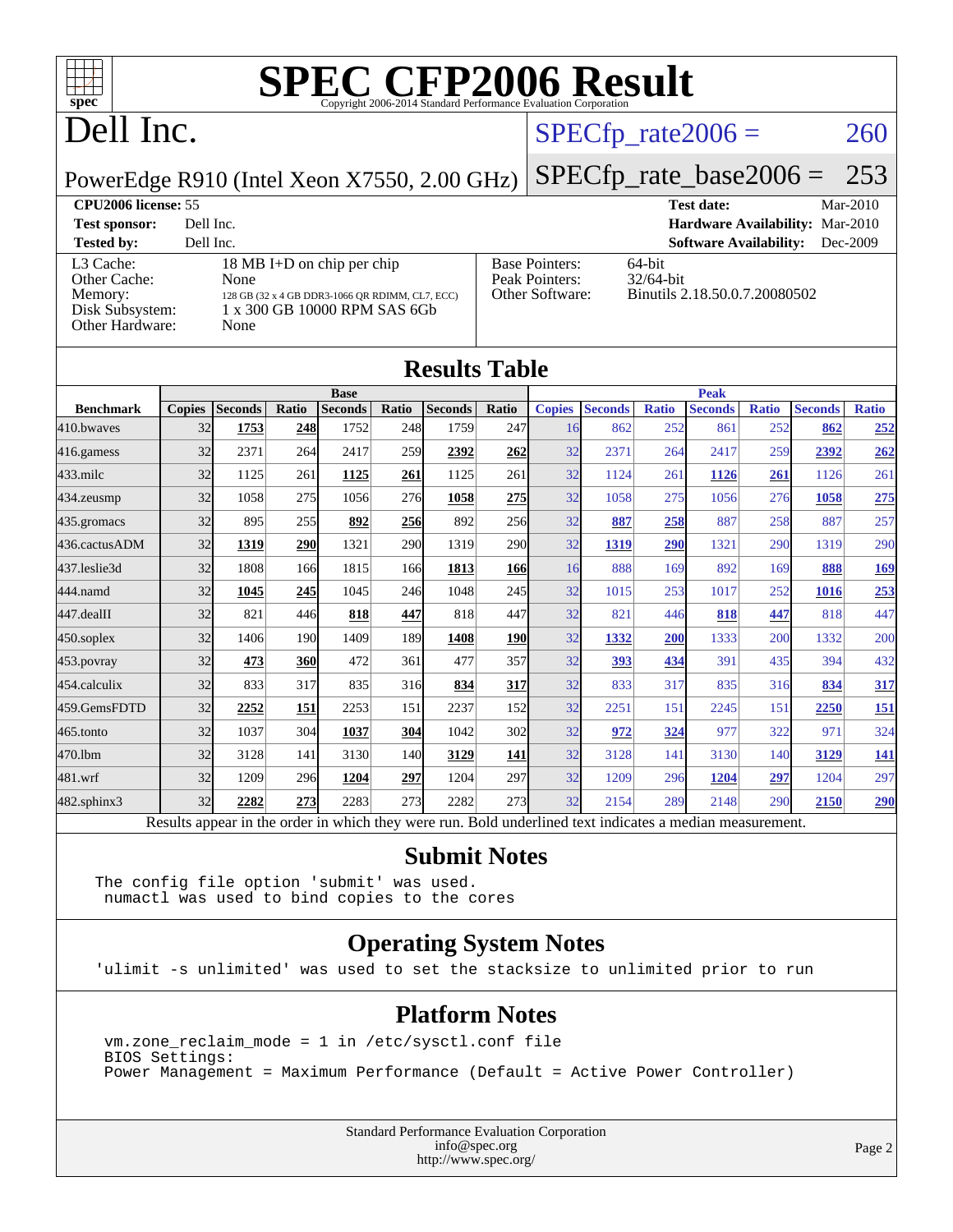

### Dell Inc.

 $SPECTp_rate2006 = 260$ 

PowerEdge R910 (Intel Xeon X7550, 2.00 GHz) [SPECfp\\_rate\\_base2006 =](http://www.spec.org/auto/cpu2006/Docs/result-fields.html#SPECfpratebase2006) 253

**[Tested by:](http://www.spec.org/auto/cpu2006/Docs/result-fields.html#Testedby)** Dell Inc. **[Software Availability:](http://www.spec.org/auto/cpu2006/Docs/result-fields.html#SoftwareAvailability)** Dec-2009

**[CPU2006 license:](http://www.spec.org/auto/cpu2006/Docs/result-fields.html#CPU2006license)** 55 **[Test date:](http://www.spec.org/auto/cpu2006/Docs/result-fields.html#Testdate)** Mar-2010 **[Test sponsor:](http://www.spec.org/auto/cpu2006/Docs/result-fields.html#Testsponsor)** Dell Inc. **[Hardware Availability:](http://www.spec.org/auto/cpu2006/Docs/result-fields.html#HardwareAvailability)** Mar-2010

#### **[General Notes](http://www.spec.org/auto/cpu2006/Docs/result-fields.html#GeneralNotes)**

The Dell PowerEdge R910 and

 the Bull NovaScale R480 F2 models are electronically equivalent. The results have been measured on a Dell PowerEdge R910 model.

#### **[Base Compiler Invocation](http://www.spec.org/auto/cpu2006/Docs/result-fields.html#BaseCompilerInvocation)**

[C benchmarks](http://www.spec.org/auto/cpu2006/Docs/result-fields.html#Cbenchmarks):  $-m64$ 

[C++ benchmarks:](http://www.spec.org/auto/cpu2006/Docs/result-fields.html#CXXbenchmarks) [icpc -m64](http://www.spec.org/cpu2006/results/res2010q3/cpu2006-20100621-11910.flags.html#user_CXXbase_intel_icpc_64bit_bedb90c1146cab66620883ef4f41a67e)

[Fortran benchmarks](http://www.spec.org/auto/cpu2006/Docs/result-fields.html#Fortranbenchmarks): [ifort -m64](http://www.spec.org/cpu2006/results/res2010q3/cpu2006-20100621-11910.flags.html#user_FCbase_intel_ifort_64bit_ee9d0fb25645d0210d97eb0527dcc06e)

[Benchmarks using both Fortran and C](http://www.spec.org/auto/cpu2006/Docs/result-fields.html#BenchmarksusingbothFortranandC): [icc -m64](http://www.spec.org/cpu2006/results/res2010q3/cpu2006-20100621-11910.flags.html#user_CC_FCbase_intel_icc_64bit_0b7121f5ab7cfabee23d88897260401c) [ifort -m64](http://www.spec.org/cpu2006/results/res2010q3/cpu2006-20100621-11910.flags.html#user_CC_FCbase_intel_ifort_64bit_ee9d0fb25645d0210d97eb0527dcc06e)

#### **[Base Portability Flags](http://www.spec.org/auto/cpu2006/Docs/result-fields.html#BasePortabilityFlags)**

| 410.bwaves: -DSPEC CPU LP64<br>416.gamess: - DSPEC_CPU_LP64 |                                                                |
|-------------------------------------------------------------|----------------------------------------------------------------|
| 433.milc: -DSPEC CPU LP64                                   |                                                                |
| 434.zeusmp: -DSPEC_CPU_LP64                                 |                                                                |
| 435.gromacs: -DSPEC CPU LP64 -nofor main                    |                                                                |
| 436.cactusADM: -DSPEC CPU LP64 -nofor main                  |                                                                |
| 437.leslie3d: -DSPEC CPU LP64                               |                                                                |
| 444.namd: -DSPEC CPU LP64                                   |                                                                |
| 447.dealII: -DSPEC CPU LP64                                 |                                                                |
| 450.soplex: -DSPEC_CPU_LP64                                 |                                                                |
| 453.povray: -DSPEC CPU LP64                                 |                                                                |
| 454.calculix: - DSPEC CPU LP64 - nofor main                 |                                                                |
| 459.GemsFDTD: - DSPEC_CPU_LP64                              |                                                                |
| 465.tonto: - DSPEC CPU LP64                                 |                                                                |
| 470.1bm: - DSPEC CPU LP64                                   |                                                                |
|                                                             | 481.wrf: -DSPEC CPU_LP64 -DSPEC_CPU_CASE_FLAG -DSPEC_CPU_LINUX |
| 482.sphinx3: -DSPEC_CPU_LP64                                |                                                                |

#### **[Base Optimization Flags](http://www.spec.org/auto/cpu2006/Docs/result-fields.html#BaseOptimizationFlags)**

[C benchmarks](http://www.spec.org/auto/cpu2006/Docs/result-fields.html#Cbenchmarks): [-xSSE4.2](http://www.spec.org/cpu2006/results/res2010q3/cpu2006-20100621-11910.flags.html#user_CCbase_f-xSSE42_f91528193cf0b216347adb8b939d4107) [-ipo](http://www.spec.org/cpu2006/results/res2010q3/cpu2006-20100621-11910.flags.html#user_CCbase_f-ipo) [-O3](http://www.spec.org/cpu2006/results/res2010q3/cpu2006-20100621-11910.flags.html#user_CCbase_f-O3) [-no-prec-div](http://www.spec.org/cpu2006/results/res2010q3/cpu2006-20100621-11910.flags.html#user_CCbase_f-no-prec-div) [-static](http://www.spec.org/cpu2006/results/res2010q3/cpu2006-20100621-11910.flags.html#user_CCbase_f-static)

[C++ benchmarks:](http://www.spec.org/auto/cpu2006/Docs/result-fields.html#CXXbenchmarks) [-xSSE4.2](http://www.spec.org/cpu2006/results/res2010q3/cpu2006-20100621-11910.flags.html#user_CXXbase_f-xSSE42_f91528193cf0b216347adb8b939d4107) [-ipo](http://www.spec.org/cpu2006/results/res2010q3/cpu2006-20100621-11910.flags.html#user_CXXbase_f-ipo) [-O3](http://www.spec.org/cpu2006/results/res2010q3/cpu2006-20100621-11910.flags.html#user_CXXbase_f-O3) [-no-prec-div](http://www.spec.org/cpu2006/results/res2010q3/cpu2006-20100621-11910.flags.html#user_CXXbase_f-no-prec-div) [-static](http://www.spec.org/cpu2006/results/res2010q3/cpu2006-20100621-11910.flags.html#user_CXXbase_f-static)

Continued on next page

Standard Performance Evaluation Corporation [info@spec.org](mailto:info@spec.org) <http://www.spec.org/>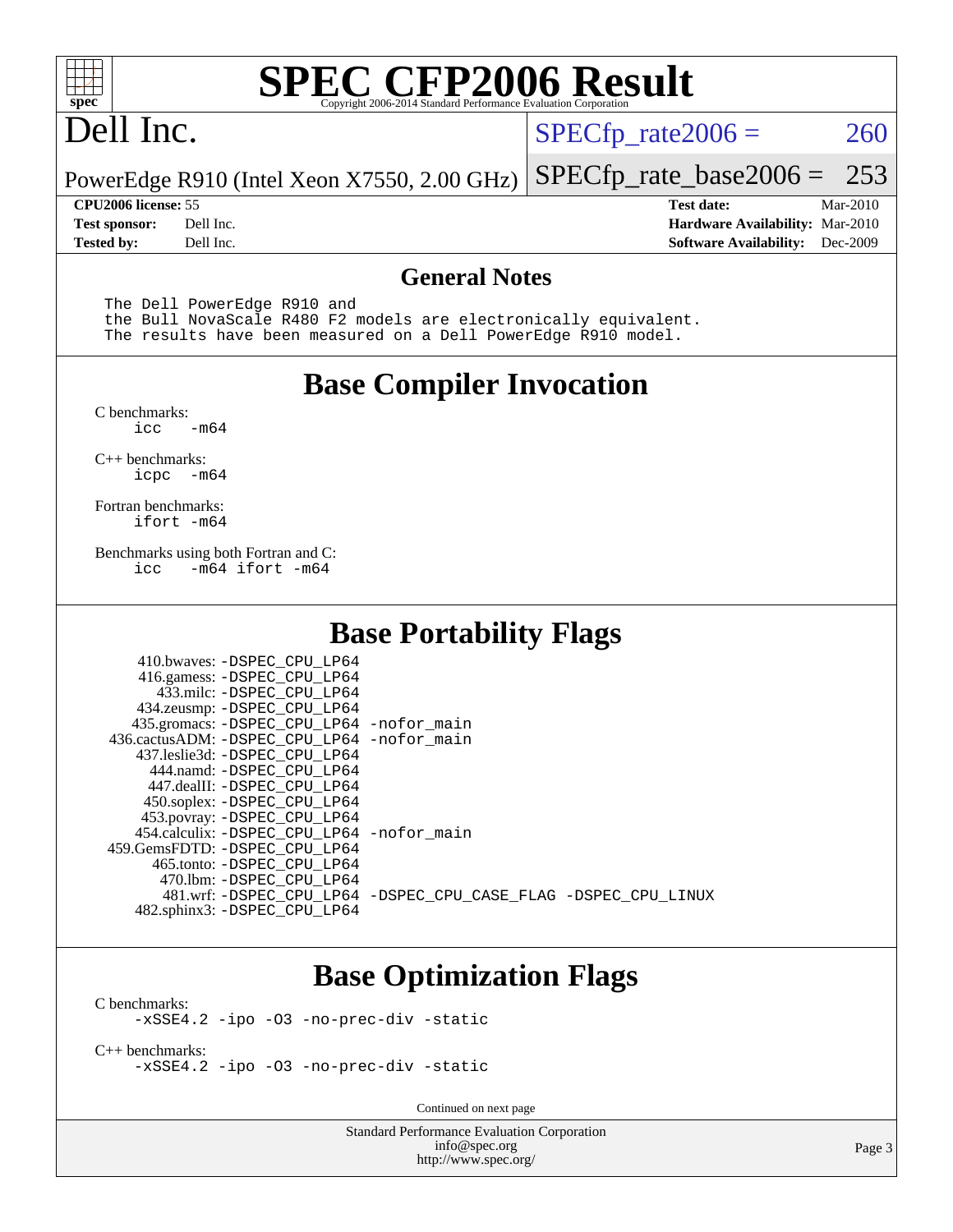

### Dell Inc.

 $SPECTp_rate2006 = 260$ 

PowerEdge R910 (Intel Xeon X7550, 2.00 GHz) [SPECfp\\_rate\\_base2006 =](http://www.spec.org/auto/cpu2006/Docs/result-fields.html#SPECfpratebase2006) 253

**[CPU2006 license:](http://www.spec.org/auto/cpu2006/Docs/result-fields.html#CPU2006license)** 55 **[Test date:](http://www.spec.org/auto/cpu2006/Docs/result-fields.html#Testdate)** Mar-2010 **[Test sponsor:](http://www.spec.org/auto/cpu2006/Docs/result-fields.html#Testsponsor)** Dell Inc. **[Hardware Availability:](http://www.spec.org/auto/cpu2006/Docs/result-fields.html#HardwareAvailability)** Mar-2010 **[Tested by:](http://www.spec.org/auto/cpu2006/Docs/result-fields.html#Testedby)** Dell Inc. **[Software Availability:](http://www.spec.org/auto/cpu2006/Docs/result-fields.html#SoftwareAvailability)** Dec-2009

#### **[Base Optimization Flags \(Continued\)](http://www.spec.org/auto/cpu2006/Docs/result-fields.html#BaseOptimizationFlags)**

[Fortran benchmarks](http://www.spec.org/auto/cpu2006/Docs/result-fields.html#Fortranbenchmarks): [-xSSE4.2](http://www.spec.org/cpu2006/results/res2010q3/cpu2006-20100621-11910.flags.html#user_FCbase_f-xSSE42_f91528193cf0b216347adb8b939d4107) [-ipo](http://www.spec.org/cpu2006/results/res2010q3/cpu2006-20100621-11910.flags.html#user_FCbase_f-ipo) [-O3](http://www.spec.org/cpu2006/results/res2010q3/cpu2006-20100621-11910.flags.html#user_FCbase_f-O3) [-no-prec-div](http://www.spec.org/cpu2006/results/res2010q3/cpu2006-20100621-11910.flags.html#user_FCbase_f-no-prec-div) [-static](http://www.spec.org/cpu2006/results/res2010q3/cpu2006-20100621-11910.flags.html#user_FCbase_f-static)

[Benchmarks using both Fortran and C](http://www.spec.org/auto/cpu2006/Docs/result-fields.html#BenchmarksusingbothFortranandC): [-xSSE4.2](http://www.spec.org/cpu2006/results/res2010q3/cpu2006-20100621-11910.flags.html#user_CC_FCbase_f-xSSE42_f91528193cf0b216347adb8b939d4107) [-ipo](http://www.spec.org/cpu2006/results/res2010q3/cpu2006-20100621-11910.flags.html#user_CC_FCbase_f-ipo) [-O3](http://www.spec.org/cpu2006/results/res2010q3/cpu2006-20100621-11910.flags.html#user_CC_FCbase_f-O3) [-no-prec-div](http://www.spec.org/cpu2006/results/res2010q3/cpu2006-20100621-11910.flags.html#user_CC_FCbase_f-no-prec-div) [-static](http://www.spec.org/cpu2006/results/res2010q3/cpu2006-20100621-11910.flags.html#user_CC_FCbase_f-static)

**[Peak Compiler Invocation](http://www.spec.org/auto/cpu2006/Docs/result-fields.html#PeakCompilerInvocation)**

[C benchmarks \(except as noted below\)](http://www.spec.org/auto/cpu2006/Docs/result-fields.html#Cbenchmarksexceptasnotedbelow):  $\text{icc}$  -m64

482.sphinx3: [icc -m32](http://www.spec.org/cpu2006/results/res2010q3/cpu2006-20100621-11910.flags.html#user_peakCCLD482_sphinx3_intel_icc_32bit_a6a621f8d50482236b970c6ac5f55f93)

[C++ benchmarks \(except as noted below\):](http://www.spec.org/auto/cpu2006/Docs/result-fields.html#CXXbenchmarksexceptasnotedbelow) [icpc -m64](http://www.spec.org/cpu2006/results/res2010q3/cpu2006-20100621-11910.flags.html#user_CXXpeak_intel_icpc_64bit_bedb90c1146cab66620883ef4f41a67e)

450.soplex: [icpc -m32](http://www.spec.org/cpu2006/results/res2010q3/cpu2006-20100621-11910.flags.html#user_peakCXXLD450_soplex_intel_icpc_32bit_4e5a5ef1a53fd332b3c49e69c3330699)

[Fortran benchmarks](http://www.spec.org/auto/cpu2006/Docs/result-fields.html#Fortranbenchmarks): [ifort -m64](http://www.spec.org/cpu2006/results/res2010q3/cpu2006-20100621-11910.flags.html#user_FCpeak_intel_ifort_64bit_ee9d0fb25645d0210d97eb0527dcc06e)

[Benchmarks using both Fortran and C](http://www.spec.org/auto/cpu2006/Docs/result-fields.html#BenchmarksusingbothFortranandC): [icc -m64](http://www.spec.org/cpu2006/results/res2010q3/cpu2006-20100621-11910.flags.html#user_CC_FCpeak_intel_icc_64bit_0b7121f5ab7cfabee23d88897260401c) [ifort -m64](http://www.spec.org/cpu2006/results/res2010q3/cpu2006-20100621-11910.flags.html#user_CC_FCpeak_intel_ifort_64bit_ee9d0fb25645d0210d97eb0527dcc06e)

#### **[Peak Portability Flags](http://www.spec.org/auto/cpu2006/Docs/result-fields.html#PeakPortabilityFlags)**

| 410.bwaves: -DSPEC CPU LP64                                    |  |
|----------------------------------------------------------------|--|
| 416.gamess: -DSPEC_CPU_LP64                                    |  |
| 433.milc: -DSPEC CPU LP64                                      |  |
| 434.zeusmp: -DSPEC_CPU_LP64                                    |  |
| 435.gromacs: -DSPEC_CPU_LP64 -nofor_main                       |  |
| 436.cactusADM: -DSPEC CPU LP64 -nofor main                     |  |
| 437.leslie3d: -DSPEC CPU LP64                                  |  |
| 444.namd: -DSPEC_CPU_LP64                                      |  |
| 447.dealII: -DSPEC CPU LP64                                    |  |
| 453.povray: -DSPEC_CPU_LP64                                    |  |
| 454.calculix: -DSPEC_CPU_LP64 -nofor_main                      |  |
| 459.GemsFDTD: -DSPEC CPU LP64                                  |  |
| 465.tonto: - DSPEC CPU LP64                                    |  |
| 470.1bm: - DSPEC CPU LP64                                      |  |
| 481.wrf: -DSPEC_CPU_LP64 -DSPEC_CPU_CASE_FLAG -DSPEC_CPU_LINUX |  |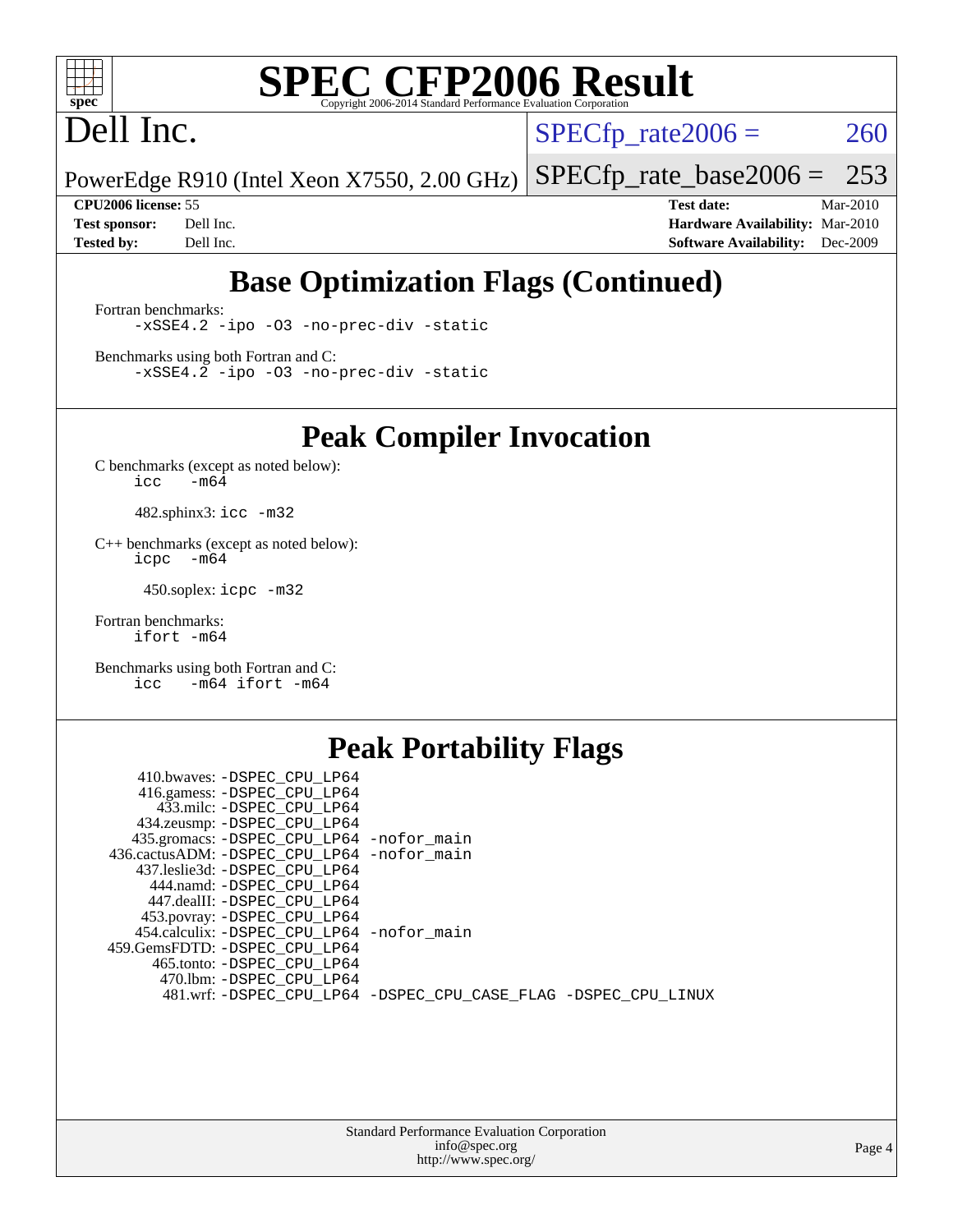

### Dell Inc.

 $SPECTp\_rate2006 = 260$ 

PowerEdge R910 (Intel Xeon X7550, 2.00 GHz) [SPECfp\\_rate\\_base2006 =](http://www.spec.org/auto/cpu2006/Docs/result-fields.html#SPECfpratebase2006) 253

**[CPU2006 license:](http://www.spec.org/auto/cpu2006/Docs/result-fields.html#CPU2006license)** 55 **[Test date:](http://www.spec.org/auto/cpu2006/Docs/result-fields.html#Testdate)** Mar-2010 **[Test sponsor:](http://www.spec.org/auto/cpu2006/Docs/result-fields.html#Testsponsor)** Dell Inc. **[Hardware Availability:](http://www.spec.org/auto/cpu2006/Docs/result-fields.html#HardwareAvailability)** Mar-2010 **[Tested by:](http://www.spec.org/auto/cpu2006/Docs/result-fields.html#Testedby)** Dell Inc. **[Software Availability:](http://www.spec.org/auto/cpu2006/Docs/result-fields.html#SoftwareAvailability)** Dec-2009

#### **[Peak Optimization Flags](http://www.spec.org/auto/cpu2006/Docs/result-fields.html#PeakOptimizationFlags)**

#### [C benchmarks](http://www.spec.org/auto/cpu2006/Docs/result-fields.html#Cbenchmarks):

```
Standard Performance Evaluation Corporation
        433.milc: -xSSE4.2(pass 2) -prof-gen(pass 1) -ipo(pass 2) -O3(pass 2)
               -no-prec-div(pass 2) -static(pass 2) -prof-use(pass 2)
               -fno-alias -opt-prefetch
        470.lbm: basepeak = yes
      482.sphinx3: -xSSE4.2 -ipo -O3 -no-prec-div -static -unroll2
C++ benchmarks: 
      444.namd: -xSSE4. 2(pass 2) -prof-gen-ipo-O3(pass 2)-no-prec-div(pass 2) -static(pass 2) -prof-use(pass 2)
               -fno-alias -auto-ilp32
      447.dealII: basepeak = yes
       450.soplex: -xSSE4.2(pass 2) -prof-gen(pass 1) -ipo(pass 2) -O3(pass 2)
               -no-prec-div(pass 2) -static(pass 2) -prof-use(pass 2)
               -opt-malloc-options=3
      453.povray: -xSSE4.2(pass 2) -prof-gen(pass 1) -ipo(pass 2) -O3(pass 2)
               -no-prec-div(pass 2) -static(pass 2) -prof-use(pass 2)
               -unroll4 -ansi-alias
Fortran benchmarks: 
      410.bwaves: -xSSE4.2 -ipo -O3 -no-prec-div -static -opt-prefetch
      416.gamess: basepeak = yes
      434.zeusmp: basepeak = yes
      437.leslie3d: -xSSE4.2 -ipo -O3 -no-prec-div -static
 -xSSE4.2-prof-gen-ipo-O3(pass 2)-no-prec-div(pass 2) -static(pass 2) -prof-use(pass 2)
               -unroll2 -Ob0
        465.tonto: -xSSE4.2(pass 2) -prof-gen(pass 1) -ipo(pass 2) -O3(pass 2)
               -no-prec-div(pass 2) -static(pass 2) -prof-use(pass 2)
               -unroll4 -auto -inline-calloc -opt-malloc-options=3
Benchmarks using both Fortran and C: 
     435.gromacs: -xSSE4.2(pass 2) -prof-gen(pass 1) -ipo(pass 2) -O3(pass 2)
               -no-prec-div(pass 2) -static(pass 2) -prof-use(pass 2)
               -opt-prefetch -auto-ilp32
                                       Continued on next page
```
[info@spec.org](mailto:info@spec.org) <http://www.spec.org/>